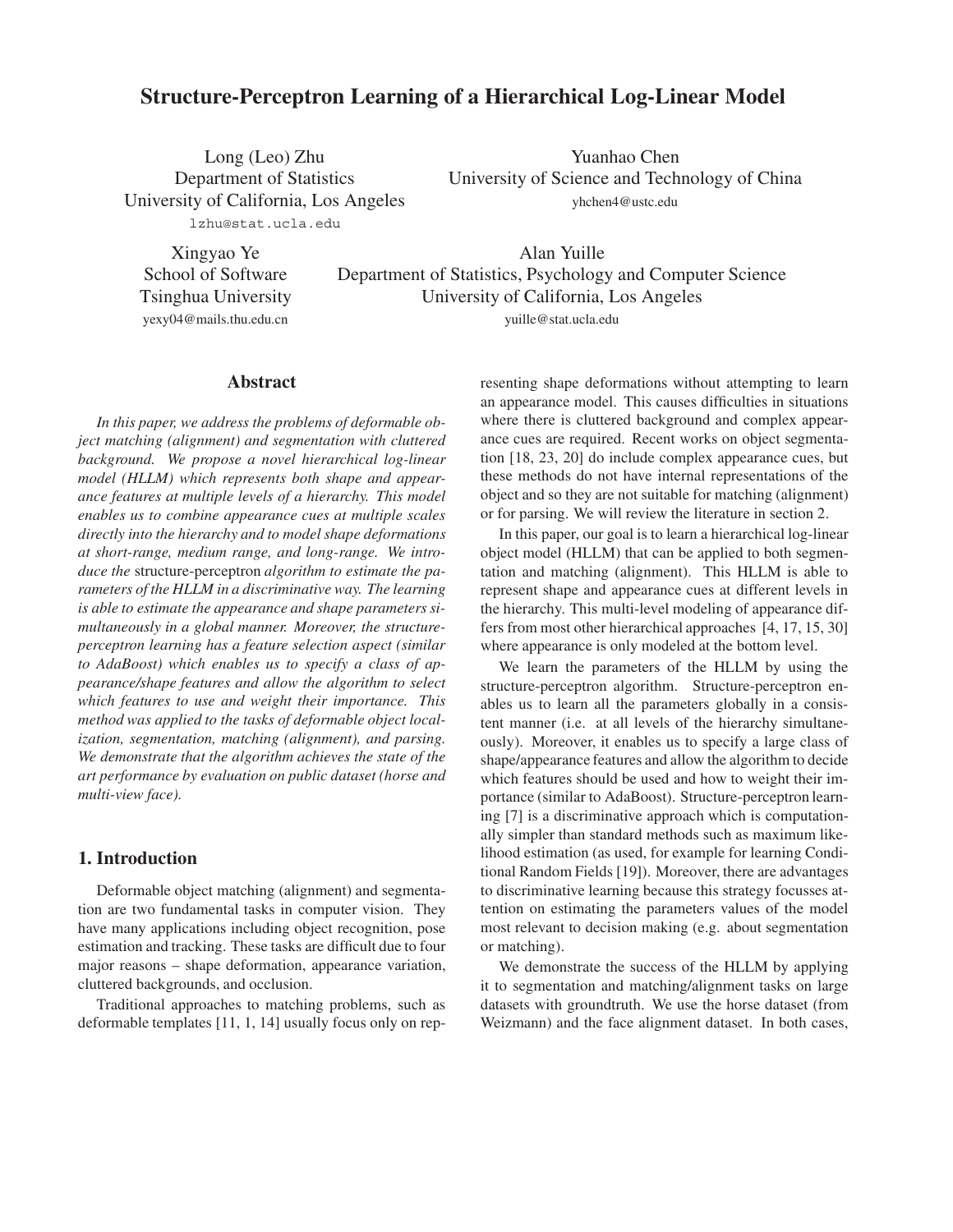we obtain state of the art results. This is perhaps particularly interesting because on the face dataset we are comparing to results obtained by methods such as Active Appearance Models [10] which are specialized for faces.

# **2. Background**

### **2.1. Deformable Shape Matching**

There has been a range of attempts to model deformable objects in order to detect, align, register, and recognize them. Coughlan *et al*. [12] provided a flat Markov Random Field to represent the boundary of object, and showed that dynamic programming (DP) could be used to detect the object. This type of work was extended by Felzenszwalb [14] and by Coughlan using a pruned version of Belief Propagation (BP) [11]. Shape context [1] is a model that has longer-range interaction between features. It is effective when there is a clean background with no clutter, but it is not best suited for cluttered backgrounds. Some algorithms are capable of detecting the boundary contour (e.g. [6, 27]). But these algorithms need initialization in position, orientation, and scale if they are applied to images with cluttered background.

Recent work has introduced hierarchical models to represent the structure of objects more accurately (and enable shape regularities at multiple scales). Shape-trees were presented [15] to model shape deformations at multiple levels. Chen *et al*. [5] propose an AND/OR graph representation (similar to [4, 17]), which is a multi-level mixture Markov Random Field, and provide a novel bottom-up and topdown based inference algorithm. But both of these models concentrate on modeling the shape deformation at different scales and use simple appearance models defined at leaf nodes only.

The main limitation of all above models is that there was no learning algorithm. The image features were manually designed (and hence comparatively simple), the geometry models were hand-specified, and the relative weights of appearance and shape had to be manually tuned. In this paper we define a hierarchy model which is a simplified version of Chen *et al*.'s [5] AND/OR graph. We extend this model to include appearance cues at all scales. We apply the structure-perceptron algorithm to select the most useful shape and appearance features from a vocabulary and simultaneously assign weights to them.

#### **2.2. Object Segmentation**

There have recently been a number of advances in object segmentation. In contrast to object matching, the task of object segmentation aims at segmenting the object from background, but not recovering the poses (position, orientation, etc.) of individual parts.

Borenstein and Ullman [3] provide a public horse dataset and study the problem of deformable object segmentation on this dataset. Torr and his colleagues [18] develop Object-Cut which locates the object via a pictorial model learnt from motion cues and use the min-cut algorithm to segment out the object of interest. Ren *et al*. [23] address the segmentation problem by combining low-, mid- and high-level cues in Conditional Random Field (CRF). Similarly, Levin and Weiss [20] utilize CRF to segment object but assuming that the position of the object is roughly given. In contrast to supervised learning, Locus [28] explores a unsupervised learning approach to learn a probabilistic object model. Recently, Cour and Shi [13] achieve the best performance on this standard dataset. It is important to note that none of these methods report performance on matching/alignment.

### **3. Hierarchical Log-Linear Model**

#### **3.1. The model**

We represent the appearance and shape of the object by a hierarchical graph defined by parent-child relationships. The top node of the hierarchy represents the position of the center of the object. The leaf nodes represent points at the boundary of the object. The intermediate nodes represent different subparts of the object. The hierarchy is automatically constructed by a hierarchical clustering algorithm, i.e., Segmentation Weighted Aggregation (SWA) [25]. This is illustrated in figure (1). We use  $\nu$  to index nodes of the hierarchy. The set of child nodes of  $\nu$  is denoted by  $T_{\nu}$ . Thus,  $T_{\nu}$  encode all vertical edges of a hierarchy.  $(\mu, \rho, \tau)$ , which refer to every triple child nodes of  $\nu$ , define the horizontal dependencies (horizonal edges) of a hierarchy.  $\{\nu, T_{\nu}, (\mu, \rho, \tau)\}\$  fully determine the topology of the hierarchy.

A configuration of the hierarchy is an assignment of state variables  $y = \{y_\nu\}$  with  $y_\nu = (Px_\nu, Py_\nu, \theta_\nu, s_\nu)$  at each node  $\nu$ , where  $(Px, Py)$ ,  $\theta$  and s denote part position, orientation, and scale respectively. The state  $y$  of a node is an abstraction (center position, size and orientation) of the state variables of its children. A novel feature of this hierarchical representation is that the node variables  $y$  are of the same dimension at all levels of the hierarchy although they denote different subparts, thus have different semantic meanings.

The conditional distribution over all the states is given by a log-linear model:

$$
P(y|x; \alpha) = \frac{1}{Z(x; \alpha)} \exp{\{\Phi(x, y) \cdot \alpha\}},\tag{1}
$$

where x denotes the input image, y is the parse tree,  $\alpha$ are the parameters to be estimated,  $Z(x; \alpha)$  is the partition function,  $\Phi(x, y)$  are potential functions and  $\Phi(x, y) \cdot \alpha$  is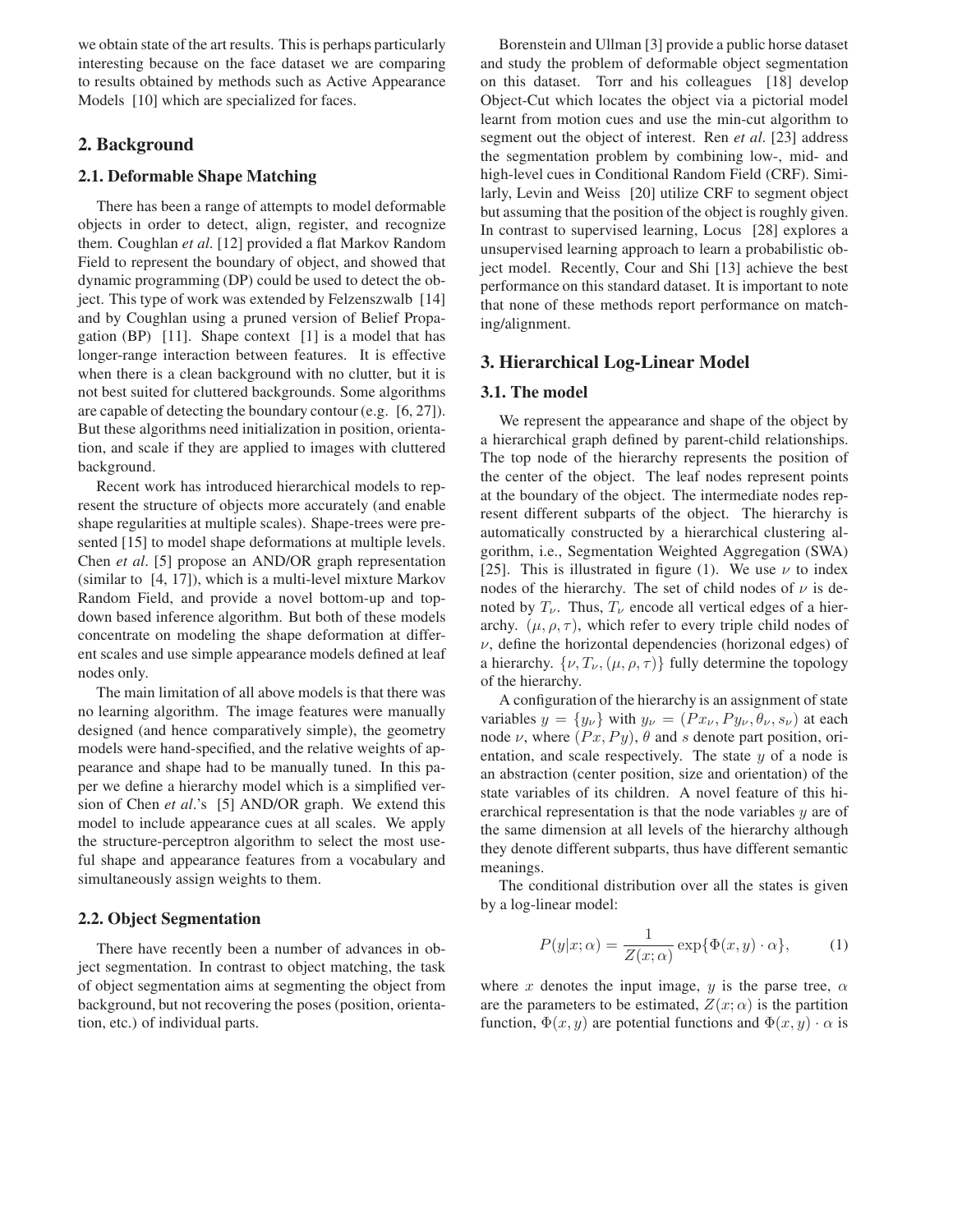

Figure 1. The hierarchy is constructed by Segmentation Weighted Aggregation (an hierarchical clustering algorithm). Black dots indicate the positions of the leaf nodes in the hierarchy. Color dots indicate the subparts. The appearance and shape deformation are modeled at multiple levels in the hierarchy

the inner product  $\sum_{i \in Edge} \alpha_i \Phi_i(x, y)$  where the summation is calculated on potential functions defined over edges of the hierarchy.

In this paper, we propose a hierarchical log-linear model (HLLM) which uses potentials  $\Phi(x, y)$ , see equation (1), defined on the hierarchical graph. The structure-perceptron learning will not compute the partition function  $Z(x; \alpha)$ . Therefore we do not have a formal probabilistic interpretation. As we will show, this log-linear model is well suited to structure-perceptron learning.

The potential function  $\Phi(x, y)$  of HLLM are defined over a hierarchical structure. More specifically,  $\Phi(x, y)$ takes three forms: (i) the *data terms*  $\Phi^{D}(x, y)$ , (ii) the *horizontal terms* for spatial relations  $\Phi^H(y)$ , and (iii) the *vertical terms*  $\Phi^V(y)$ . These terms are defined as follows.

The *data terms*  $\Phi^D(x, y)$  are defined over all levels of the hierarchy (see figure 1) and represents image features (of patches and regions). For leaf nodes,  $\Phi^D(x, y)$  involves local image features like the grey intensity, gradient, Canny edge, the response of Difference of Offset Gaussian (DOOG) with different scales (13\*13 and 22\*22) and orientations  $(0, \frac{1}{6}\pi, \frac{2}{6}\pi, ...)$ , and so on (the bottom row of figure 1). For non-leaf nodes (the second row of the right panel of 1). For non-leaf nodes (the second row of the right panel of figure 1),  $\Phi^{D}(x, y)$  represents regional features (e.g., the mean, variance, histogram of image features) whose ranges are determined by y. This differs from most other conditional models – e.g. Textonboost [26], Ren *et al*. [23] and Levin and Weiss [20]'s CRF models – since these contain no hidden variables defined at high levels. For example, y refer to the position of image lattice and their feature size is fixed locally. However, in our case, we are able to access different sizes of features by exploring different  $y$ 's. This feature design is more flexible and accurate to deal with the geometrical deformations.

The *horizontal terms* and *vertical terms* encode the ge-

ometrical prior described in the hierarchy. The *horizontal terms* of the hierarchical shape prior (feature) impose the horizontal connections at a range of scales (see the top and third rows in figure 1). It is defined over all triples  $\mu$ ,  $\rho$ ,  $\tau$ formed by the child nodes of each parent. Its form is given by  $\Phi^h(y) = g(y_\mu, y_\rho, y_\tau)$ , where  $g(., ., .)$  is a logarithm of Gaussian distribution defined on the *invariant shape vector*  $l(y_\mu, y_\rho, y_\tau)$  constructed from  $(y_\mu, y_\rho, y_\tau)$  [29]. This shape vector depends only on variables of the triple, such as the internal angles, which are invariant to the translation, rotation, and scaling of the triple. This ensures that the potential is also invariant to these transformations. The parameters of the Gaussian are estimated from training data. Note that the shape features are defined over different levels to allow both short-range and long-range interactions.

The *vertical terms*  $\Phi^V(y)$  are used to hold the structure together by relating the state of the parent nodes to the state of their children. The state of the parent node is determined precisely by the states of the child nodes. This is defined by  $\Phi^V(y) = h(y_\nu, \{y_\mu \text{ s.t. } \mu \in T_\nu\})$ , where  $T_\nu$  is the set of child nodes of node  $\nu$ ,  $h(.,.)=0$  if the average orientations and positions of the child nodes are equal to the orientation and position of the parent node. If they are not consistent, then  $h(.,.) = \kappa$ , where  $\kappa$  is a small negative number.

In summary, the hierarchical representation decomposes both the appearance and shape modeling into multiple levels. At low levels of the hierarchy (the third and fourth rows of figure 1), the short-range shape constraints between small parts are modeled together with the small-scale appearance cues. At higher levels (the top and second rows of figure 1), the long-range shape regularities between larger parts are imposed and large scale appearance cues are used.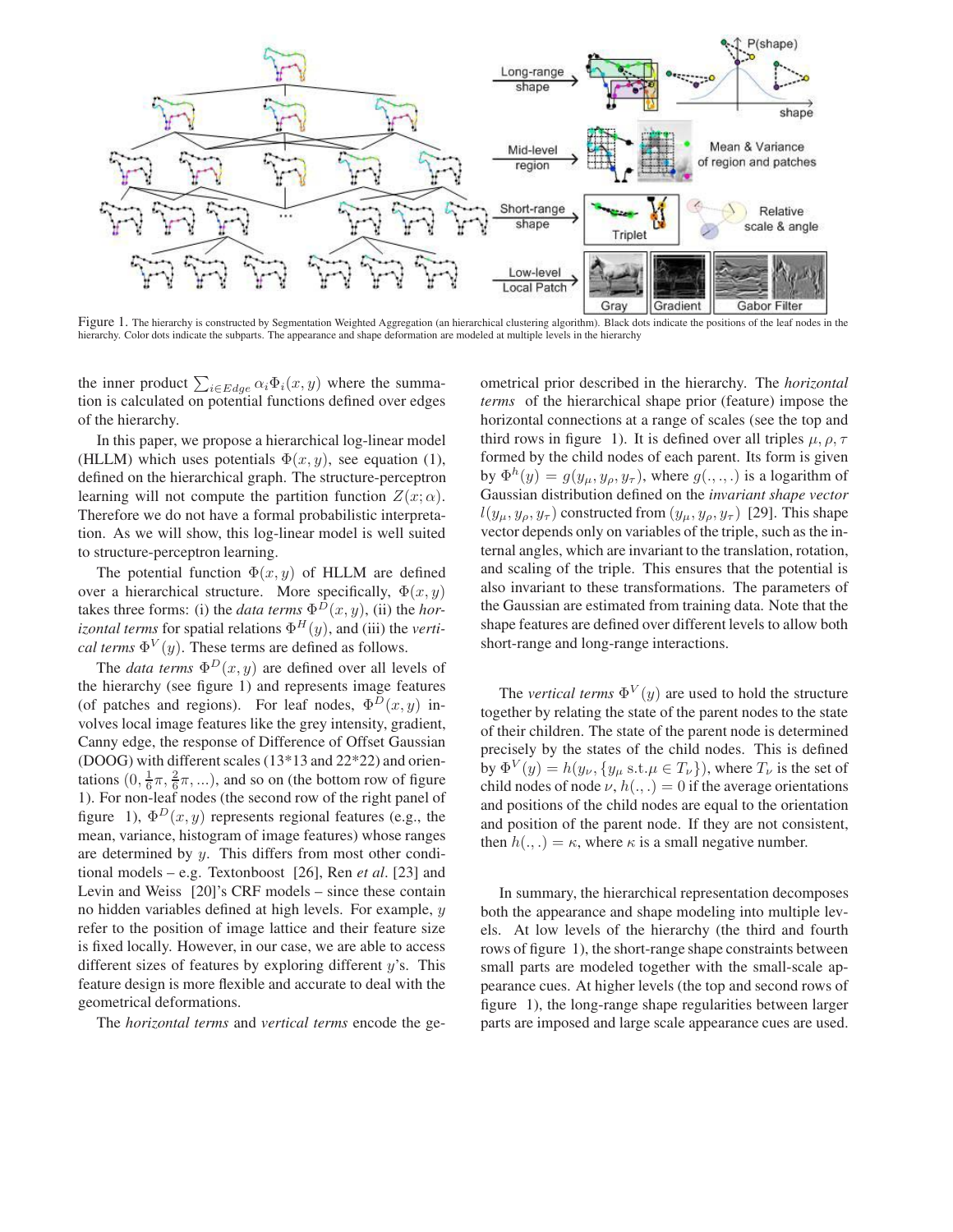

combining two proposals.

# **3.2. The Parsing Algorithm**

We modify the inference algorithm described in [5] to obtain the best parse tree  $y^*$  by computing  $y^*$  =  $\arg \max \Phi(x, y) \cdot \alpha$ . This algorithm runs (empirically) in polynomial time in terms of the number of levels of the hierarchy, which is needed to make structure-perceptron learning practical.

The inference algorithm [5] was designed for AND/OR graphs but it can be directly adapted to perform inference for hierarchical models (by treating a hierarchical graphs as a special case of an AND/OR graph which only has AND nodes). The algorithm has a bottom-up and top-down strategy but we only take the bottom-up procedure. The bottomup stage makes proposals for the configuration of the hierarchy. This proceeds by combining proposals for subconfigurations to build proposals for larger configuration. To prevent a combinatorial explosion we prune out weak proposals which have low fitness score ( $\Phi(x, y) \cdot \alpha$  evaluated for the configuration) and use clustering which selects a small set of *max-proposals* to represent each cluster.

We give the pseudo-code for the algorithm in figure 2. The input to a level l is a set of max-proposals  $\{MP_{\nu,a}^{l-1}\}$  for each node  $\nu$  at level  $l - 1$  (each max-proposal, or proposal, is a configuration  $\{Z_{\nu,a}^{l-1}\}$  of the subtree with root node  $\nu$ ). The max-proposals generate proposals  $\{P_{\mu,b}^l\}$  for nodes at level *l* by composition. We prupe out this set of proposals level  $l$  by composition. We prune out this set of proposals by rejecting those with low fitness scores (i.e.  $\Phi(x, y) \cdot \alpha$ evaluated for the configuration) and by clustering using *local maximum* to group the proposals into a set of clusters  $\{CL_{\mu,a}^l\}$ , each represented by a max-proposal  $\{MP_{\mu,a}^l\}$ <br>(the local maximum is taken with respect to spatial posi-(the local maximum is taken with respect to spatial position, scale, and orientation). The output  $\{MP_{\mu,a}\}$  is used<br>as input to the next level  $l+1$ . See 151 for full details as input to the next level  $l + 1$ . See [5] for full details.

## **4. Structure-Perceptron Learning**

# **4.1. Background on Perceptron and Structure-Perceptron Learning**

Perceptron learning was traditionally applied to classification tasks [16]. The theoretical properties of convergence and generalization of perceptron learning have been clearly justified by Freund and Shapire *et al*. [16] for binary classification and multi-class classification.

More recently, Collins [7] developed the structureperceptron algorithm which applies to situations where the output is a structure (e.g. a sequence or tree of states). He proved theoretical results for convergence properties, for both separable and non-separable cases, and for generalization. In addition Collins and his collaborators demonstrated the structure-perceptron for many successful applications in natural language processing, including tagging [8] (an example of a sequence/chain output), and parsing [9] (an example of tree output).

Structure-perceptron learning can be applied to learning log-linear models. The learning proceeds in a discriminative way. By contrast to maximum likelihood learning, which requires calculating the expectation of features, structure-perceptron learning only needs to calculate the most probable configurations (parses) of the model. Therefore, structure-perceptron learning is more flexible and computationally simpler (i.e. the max calculation is usually easier than the sum calculation).

To the best of our knowledge, structure-perceptron has never been exploited in computer vision (unlike the perceptron which has been applied to binary classification and multi-class classification tasks). Moreover, we are applying structure-perceptron to more complicated models (i.e. HLLMs) than those treated by Collins [8] (e.g. Hidden Markov Models for tagging).

#### **4.2. Structure-Perceptron Learning**

The goal of structure-perceptron learning is to learn a mapping from inputs  $x \in X$  to output structure  $y \in Y$ . In our case,  $X$  is a set of images, with  $Y$  being a set of possible parse trees which specify the positions, orientations, scales of objects and their subparts in a hierarchical form. We use a set of training examples  $\{(x_i, y_i) : i = 1...n\}$  and a set of functions  $\Phi$  which map each  $(x, y) \in X \times Y$  to a feature vector  $\Phi(x, y) \in R^d$ . The task is to estimate a parameter vector  $\alpha \in R^d$  for the weights of the features. The feature vectors  $\Phi(x, y)$  can include arbitrary features of parse trees, as we discussed in section 3.1.

The loss function used in structure-perceptron learning is usually of form:

$$
Loss(\alpha) = \Phi(x, y) \cdot \alpha - \max_{\overline{y}} \Phi(x, \overline{y}) \cdot \alpha,
$$
 (2)

where y is the correct structure for input x, and  $\overline{y}$  is a dummy variable.

The basic structure-perceptron algorithm – *Algorithm I* – is designed to minimize the loss function. Its pseudo-code is given in figure 3. The algorithm proceeds in a simple way (similar to the perceptron algorithm for classification). The parameters are initialized to zero and the algorithm loops over the training examples. If the highest scoring parse tree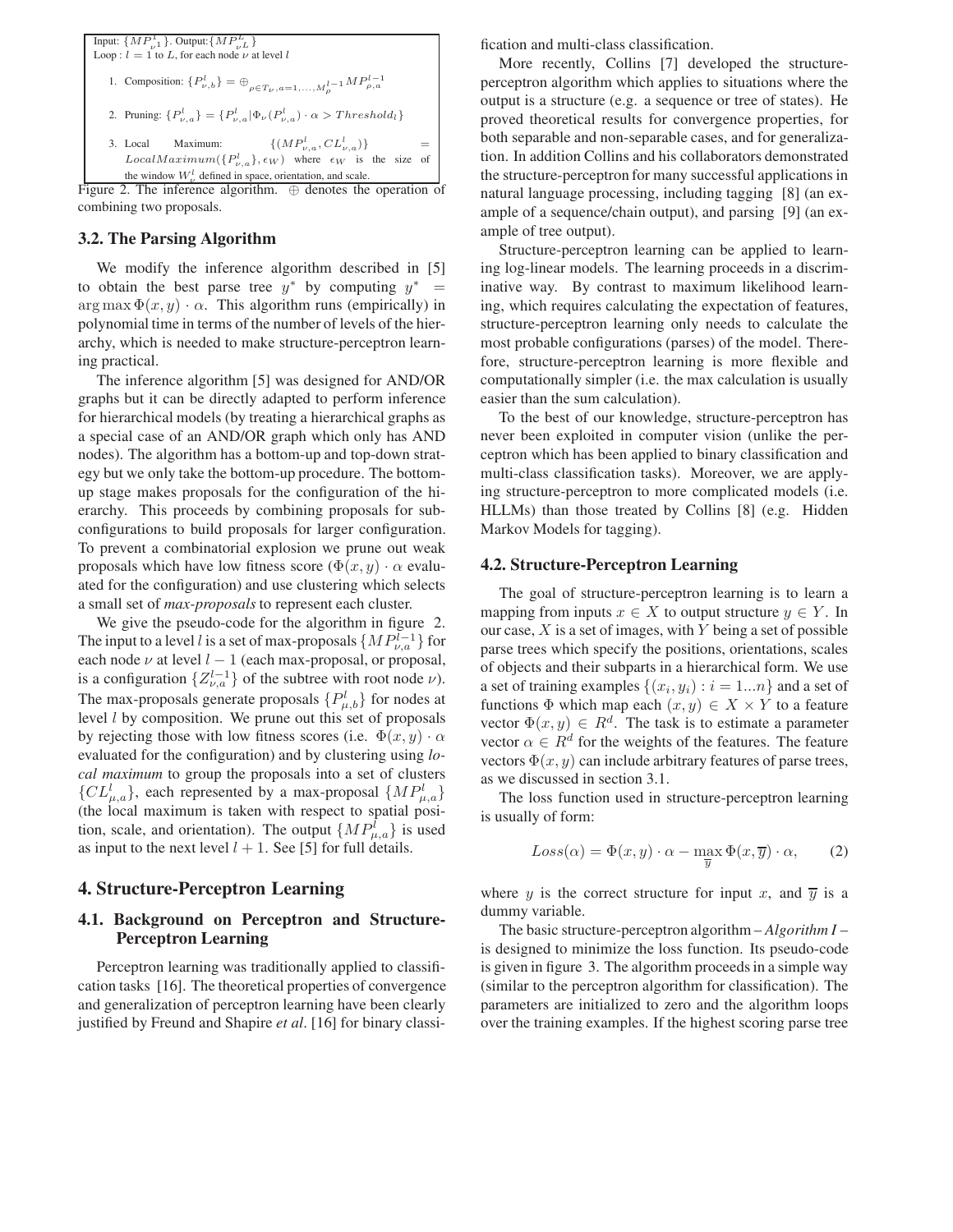**Input:** A set of training images with ground truth  $(x^{i}, y^{i})$  for  $i = 1..N$ . Initialize parameter vector  $\alpha = 0.$ **Algorithm I:** For  $t = 1..T, i = 1..N$ 

• Use bottom-up inference to find the best state of the model on the i'th training image with current parameter setting, i.e.,  $y^* = \arg \max_y \Phi(x^i, y) \cdot \alpha$ 

• Update the parameters:  $\alpha = \alpha + \Phi(x^i, y^i) - \Phi(x^i, y^*)$  $\Phi(x^i, y^*)$ 

**Output:** Parameters α

Figure 3. Algorithm I: a simple training algorithm of structureperceptron learning

for input x is not correct, then the parameters  $\alpha$  are updated by an additive term. The most difficult step of the method is finding  $y^* = \arg \max_y \Phi(x^i, y) \cdot \alpha$ . This is pre-<br>cisely the parsing (inference) problem. Hence the practicalcisely the parsing (inference) problem. Hence the practicality of structure-perceptron learning, and its computational efficiency, depends on the inference algorithm. As discussed earlier, see section (3.2), the inference algorithm has polynomial computational complexity for an HLLM which makes structure-perceptron learning practical for HLLMs.

### **4.3. Averaging Parameters**

There is a simple refinement to Algorithm I, called *"the averaged parameters"* method (Algorithm II), whose pseudo-code is given in figure 4. The averaged parameters are defined to be  $\gamma = \sum_{i=1}^{T} \sum_{i=1}^{N} \alpha^{t,i}/NT$ , where NT is the total number of iterations. It is straightforward to store the total number of iterations. It is straightforward to store these averaged parameters and output them. The theoretical analysis in [7] shows that Algorithm II (with averaging) gives better performance and convergence rate than Algorithm I (without averaging). We will empirically compare these two algorithms.

**Algorithm II:**

For  $t = 1..T, i = 1..N$ 

- Parse:  $y^* = \arg \max_y \Phi(x^i, y) \cdot \alpha$
- Store:  $\alpha^{t,i} = \alpha$

• Update: 
$$
\alpha = \alpha + \Phi(x^i, y^i) - \Phi(x^i, y^*)
$$

**Output:** Parameters  $\gamma = \sum_{t,i} \alpha^{t,i}/NT$ <br>Figure 4. Algorithm II: a modification of algorithm I.

### **4.4. Feature Selection**

We emphasize that structure-perceptron learning can be considered as a procedure of feature selection (similar to AdaBoost). The training algorithm sequentially gives more weight to features which are more distinct between the groundtruth and the parse returned by the model. This feature selection property allows us to specify a large dictionary of possible features and enable the algorithm to select those features which are most effective. This allows us to learn HLLMs for different objects *without* needing to specially design features for each object. Moreover, the same mechanism allows us to automatically select from features defined at multiple levels according to the unobserved (or hidden) hierarchical configuration y. Thus our approach is more flexible than existing conditional models (e.g., CRF [23, 20, 26]) which use multi-level features but with fixed relative positions (i.e. not adaptive). In section 5.3, we empirically study what features the structureperceptron algorithm judges to be most important for a specific object like a horse. Section 5.4 also illustrates the advantage of feature selection by applying the same learning algorithm to the different task of face alignment without additional feature design.

## **5. Experimental Results**

#### **5.1. Dataset and Evaluation Criterions**

We use a standard public dataset, the Weizmann Horse Dataset [3], to perform experimental evaluations for HLLMs. This dataset is designed to evaluate segmentation, so the groundtruth only gives the regions of the object and the background. To supplement this groundtruth, we required students to manually parse the images by locating the positions of leaf nodes of the hierarchy in the images. These parse trees are used as ground truth to evaluate the ability of the HLLM to parse the horses (i.e. to identify different parts of the horse). There are a total of 328 images which are divided into three subsets – 50 for training, 50 for validation, and 228 for testing. The parameters learnt from the training set, and with the best performance on validation set, are selected.

To show the generality of our approach, and its ability to deal with different objects without hand-tuning the appearance features, we apply it to the task of face alignment. The dataset [22] contains ground truth of standard 65 key points which lie along the boundaries of face components with semantic meaning, i.e, eyes, nose, mouth and cheek. We use part of this dataset for training (200 images) and part for testing (80 images).

For a given image  $x$ , the parsing results are obtained by estimating the configuration  $y$  of the HLLM. To evaluate the performance of parsing (for horses) and matching/alignment (for faces) we use the **average position error** measured in terms of pixels. This quantifies the average distance between the positions of leaf nodes of the ground truth and those estimated in the parse tree.

The HLLM does not directly output a full segmentation of the object. Instead the set of leaf nodes gives a sparse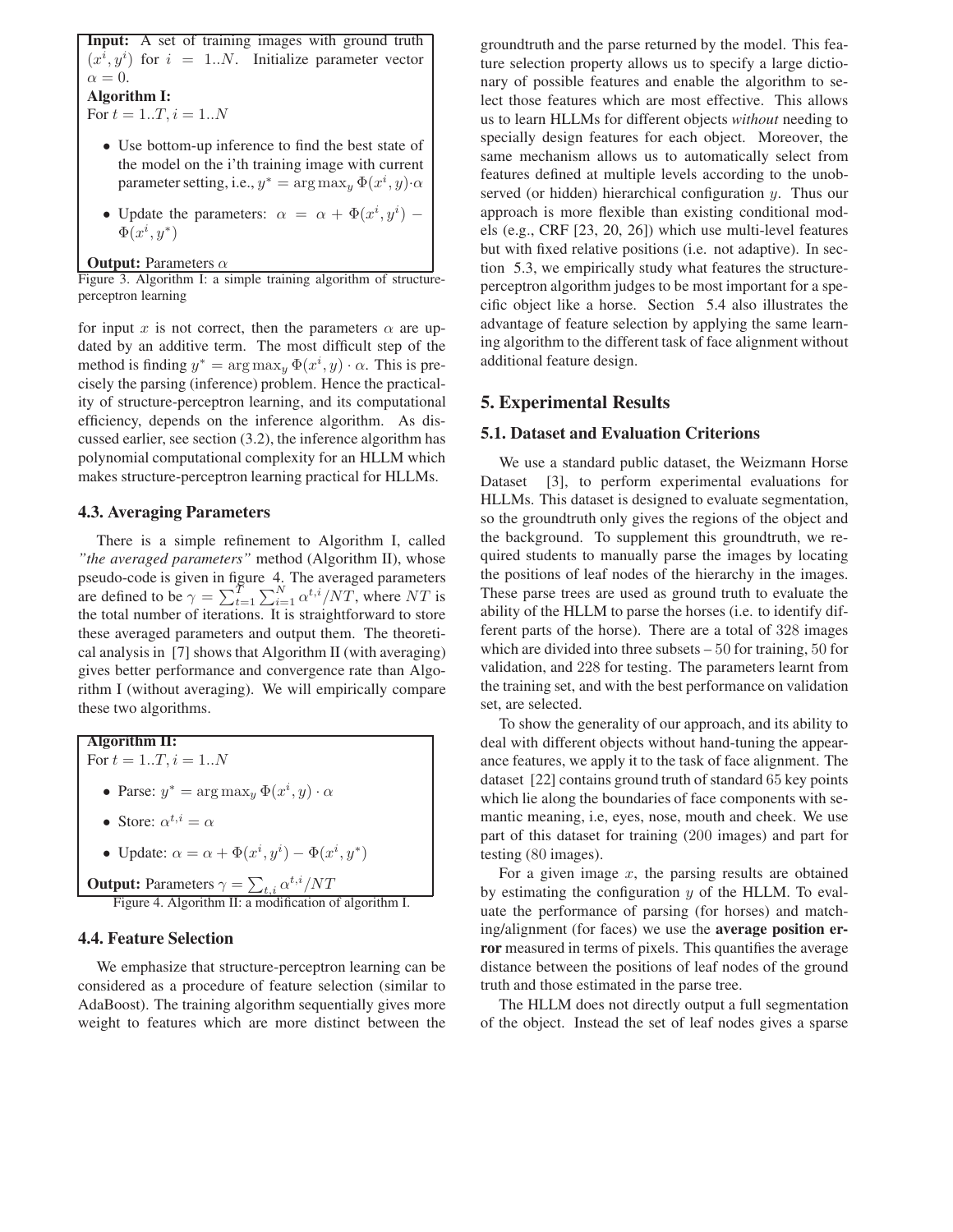| Table 1. Performance of Detection and Parsing |                                             |       |       |       |  |  |
|-----------------------------------------------|---------------------------------------------|-------|-------|-------|--|--|
|                                               | Training Validation Detection Parsing Speed |       |       |       |  |  |
| 50                                            | 50                                          | 99.1% | 16.04 | 23.1s |  |  |

Table 2. Comparisons of Segmentation Performance on Weizmann Horse Dataset

| Methods                 | Testing | Seg. Accu. | Pre./Rec.   |
|-------------------------|---------|------------|-------------|
| Our approach            | 228     | 94.7%      | 93.6%/85.3% |
| Ren [23]                | 172     | 91.0%      | 86.2%/75.0% |
| Borenstein [2]          | 328     | 93.0%      |             |
| LOCUS <sup>[28]</sup>   | 200     | 93.1%      |             |
| Cour $[13]$             | 328     | 94.2%      |             |
| Levin $[20]$            | N/A     | 95.0%      |             |
| OBJ CUT <sup>[18]</sup> |         | 96.0%      |             |

estimate for the segmentation. To enable HLLM to give full segmentation we modify it by a strategy inspired by grab-cut [24] and obj-cut [18]. We use a rough estimate of the boundary by sequentially connecting the leaf nodes of the HLLM, to initialize a grab-cut algorithm (recall that standard grab-cut [24] requires human initialization, while obj-cut needs motion cues). We use **segmentation accuracy** to quantify the proportion of the correct pixel labels (object or non-object). In addition, we also report precision/recall, see [23], which has the advantage that it does not depend on the relative size of the object and the boundary. (For example, you can get 80% segmentation accuracy on the weizmann horse dataset by simply labelling every pixel as background). We note that segmentation accuracy is commonly used in the computer vision community, while precision/recall is more standard in machine learning.

We rate *detection* to be successful if the area of intersection of the labeled object region (obtained by graph-cut initialized by the HLLM) and the true object region is greater than half the area of the union of these regions.

## **5.2. Experiment I: Deformable Object Detection, Segmentation and Parsing**

The best parse tree is obtained by performing inference algorithm over HLLM learnt by structure-percepton learning. Figure 5 shows several parsing and segmentation results. The states of the leaf nodes of parse tree indicate the positions of the points along the boundary which are represented as colored dots. The points of same color in different images correspond to the same semantic part. One can see our model's ability to deal with shape variations, background noise, textured patterns, and changes in viewing angles. The performance of detection and parsing on this dataset is given in Table 1. The localization rate is



Figure 6. The average position errors (y-axis) across iterations (x-axis) are compared between Algorithm-II(average) and Algorithm-I (non-average).

around 99%. Our model performs well on the parsing task since the average position error is only 16 pixels (to give context, the radius of the color circle in figure 5 is 5 pixels). Note no other papers report parsing performance on this dataset since most (if not all) methods do not estimate the positions of different parts of the horse (or even represent them). The time of inference for image with typical size  $320 \times 240$  is 23 seconds.

In table 2, we compare the segmentation performance of our approach with other successful methods. Note that the object cut method [18] was reported on only 5 images. Levin and Weiss [20] make the strong assumption that the position of the object is given (other methods do not make this assumption) and do not report how many images they tested on. Overall, Cour and Shi's method [13] was the best one evaluated on large dataset. But their result is obtained by manually selecting the best among top 10 results (other methods output a single result). By contrast, our approach outputs a single parse only but yields a higher pixel accuracy of 94.7%. Hence we conclude that our approach outperforms those alternatives which have been evaluated on this dataset. As described above, we prefer the precision/recall criteria [23] because the segmentation accuracy is not very distinguishable (i.e. the baseline starts at 80% accuracy, obtained by simply classifying every image pixel as being background). Our algorithm outperforms the only other method evaluated in this way (i.e. Ren *et al*.'s [23]). For comparison, we translate Ren *et al*.'s performance ( $86.2\%/75.0\%)$  into segmentation accuracy of  $91\%$ (note that it is impossible to translate segmentation accuracy back into precesion/recall).

#### **5.3. Diagnosis**

In this section, we will conduct diagnosis experiments to study the behavior of structure-perceptron learning.

**Convergence Analysis.** Figure 6 shows the average position error on training set for both Algorithm II (averaged) and Algorithm I (non-averaged). It shows that the averaged algorithm converges much more stablely than non-averaged algorithm.

**Generalization Analysis.** Figure 7 shows average position error on training, validation and testing set over a num-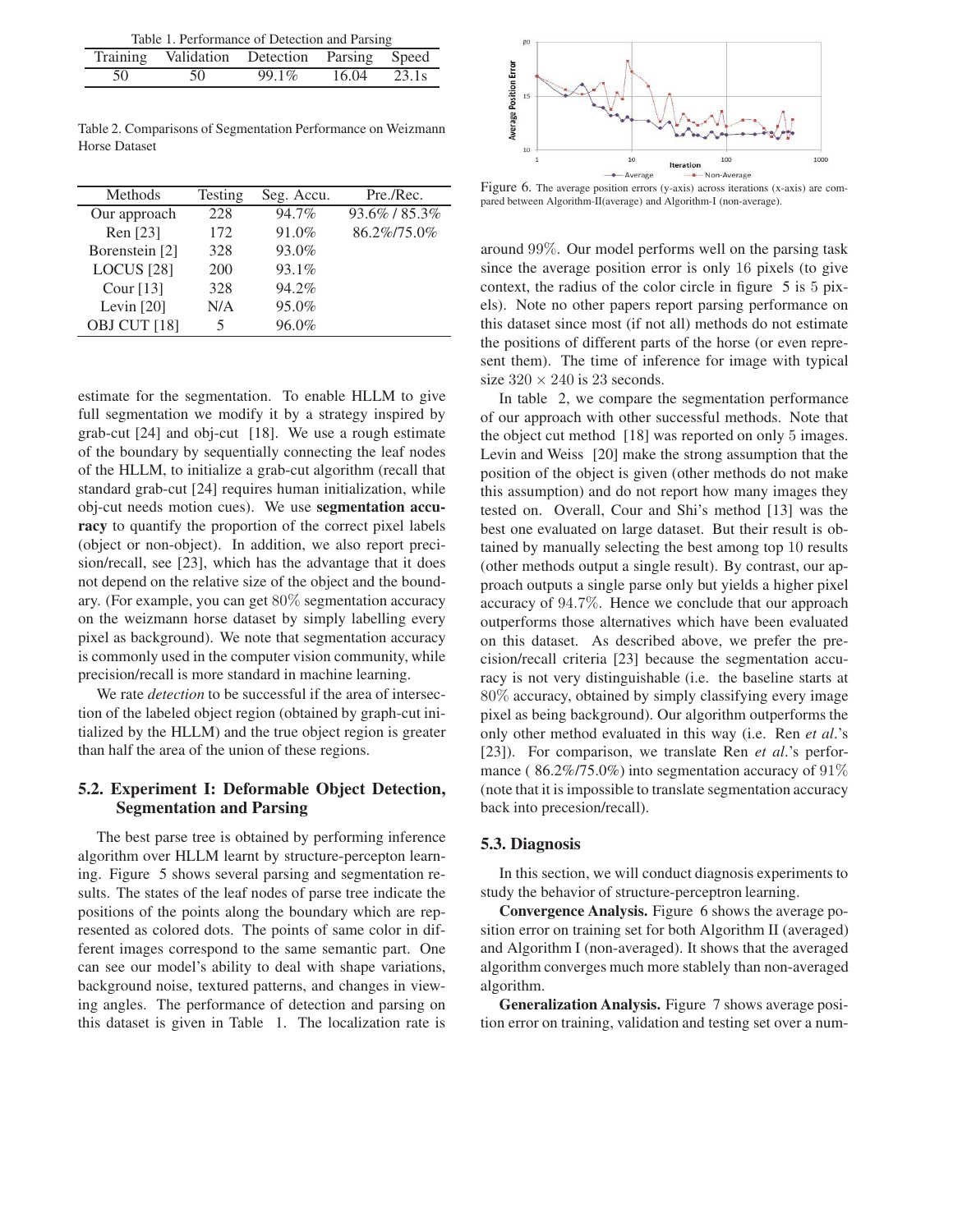

Figure 5. Examples of Parsing and Segmentation. Column 1, 2 and 3 show the raw images, parsing and segmentation results respectively. Column 4 to 6 show extra examples. Parsing is illustrated by dotted points which indicate the positions of leaf nodes (object parts). Note that the points in different images with the same color correspond to the same semantical part.



Figure 7. The average positions errors on training, validation and testing dataset are reported.



Figure 8. Weights of Features. The most useful features overall are gray value, magnitude and orientation of gradient, and difference of intensity along horizontal and vertical directions (Ix and Iy). DooG1 Ch5 means Difference of offset Gaussian (DooG) at scale 1 (13\*13) and channel (orientation) 5 ( $\frac{4}{6}\pi$ ).

#### **5.4. Experiment II: Multi-view Face Alignment**

The task of multi-view face alignment has been much more thoroughly studied than horse parsing. Our HLLM approach, using identical settings for horse parsing, *achieves an average distance error of* 6.0 *pixels, comparable with the best result* 5.7 *pixels*, obtained by [21]. Their approach is based mainly on the Active Appearance Models [10] which were motivated specifically to model faces and which assume that the shape deformations are mostly rigid. By contrast, our HLLMs are suitable for both rigid and deformable objects and required no special training to apply to this problem. Figure 9 shows the typical parse results for face alignment.

ber of training iterations. Observe that the behavior on the validation set and the testing set are quite similar. This confirms that the selection of parameters decided by the validation set is reasonable.

**Feature Selection.** We show the features learnt from structure-perceptron learning in figure (8) (features are shown at the bottom level only for reasons of space). The top 5 features, ranked according to their weights, are listed. The top left, top right and bottom left panels show the top 5 features for all leaf nodes, the node at the back of horse and the node at the neck respectively. Recall that structureperceptron learning performs feature selection by adjusting the weights of the features.